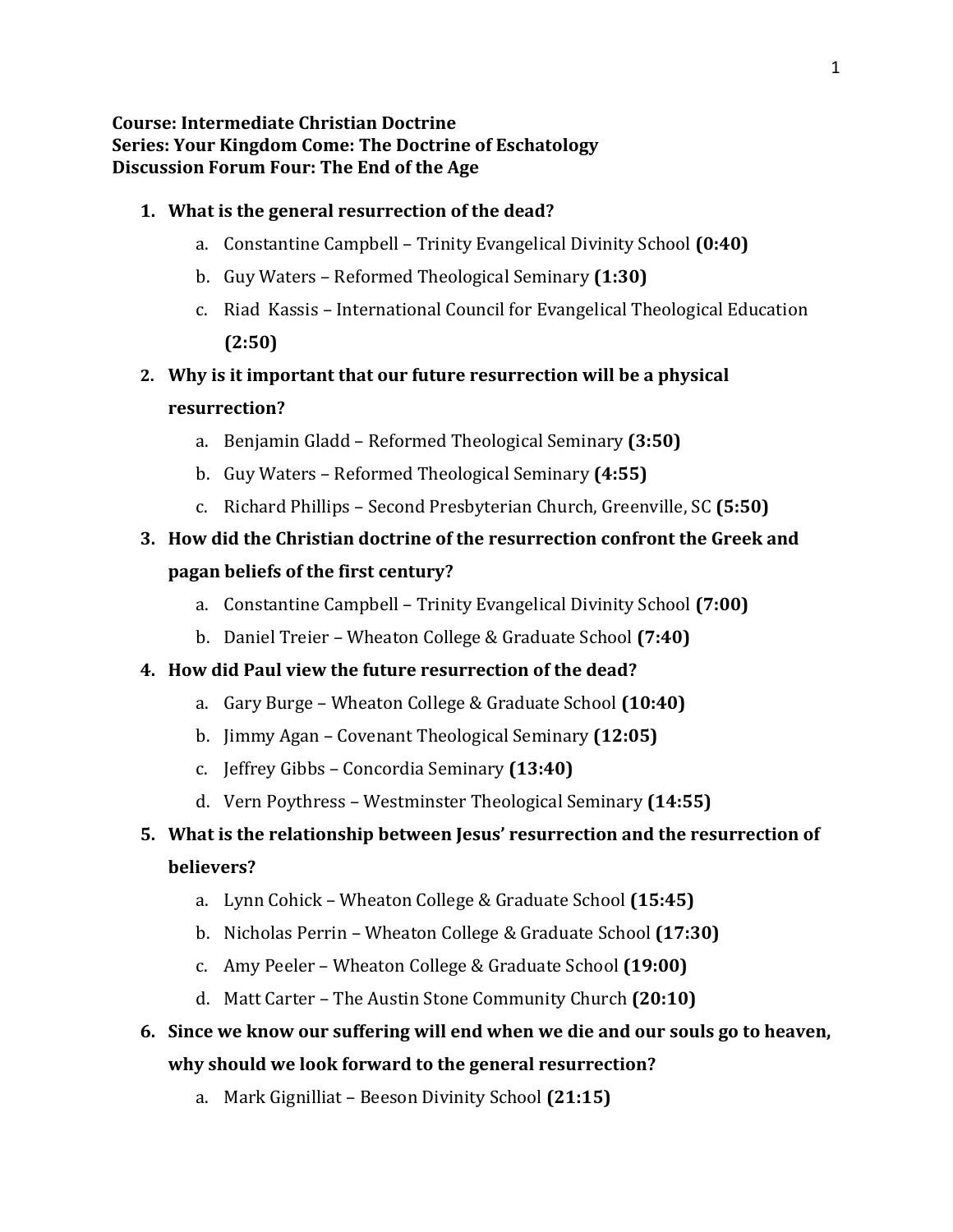b. Benjamin Gladd – Reformed Theological Seminary **(22:30)**

### **7. How similar will our resurrected bodies be to our current bodies?**

- a. Constantine Campbell Trinity Evangelical Divinity School **(23:40)**
- b. Mark Gignilliat Beeson Divinity School **(25:15)**

# **8. How can we say we will have resurrected bodies if they have already decayed in the ground?**

- a. Vern Poythress Westminster Theological Seminary **(26:30)**
- b. Paul Gardner ChristChurch, Atlanta **(27:40)**
- **9. How can people that have never heard the gospel still be condemned in the last judgment?**
	- a. Guy Waters Reformed Theological Seminary **(29:25)**
	- b. Vermon Pierre Roosevelt Community Church, Phoenix **(30:20)**

# **10.Given that all Christ's enemies will be condemned in the final judgment, what attitude should we have toward unbelievers?**

- a. Paul Gardner ChristChurch, Atlanta **(32:00)**
- b. Rico Tice Christianity Explored Ministries **(35:00)**

## **11.How did the Old Testament portray the new heavens and the new earth?**

- a. Vern Poythress Westminster Theological Seminary **(36:05)**
- b. William Carr Concordia Seminary **(36:55)**

# **12.Will the current heavens and earth be destroyed in order to make way for the new heavens and earth?**

- a. Scott Manor Knox Theological Seminary **(38:15)**
- b. Vincent Bacote Wheaton College & Graduate School **(40:05)**
- c. Michael Williams Covenant Theological Seminary **(41:05)**
- d. Danny Akin Southeastern Baptist Theological Seminary **(43:15)**

#### **13.What will the new heavens and new earth be like?**

- a. Paul Gardner ChristChurch, Atlanta **(44:45)**
- b. Rico Tice Christianity Explored Ministries **(47:25)**
- c. Jeffrey Gibbs Concordia Seminary **(49:45)**
- d. Vermon Pierre Roosevelt Community Church, Phoenix **(52:00)**